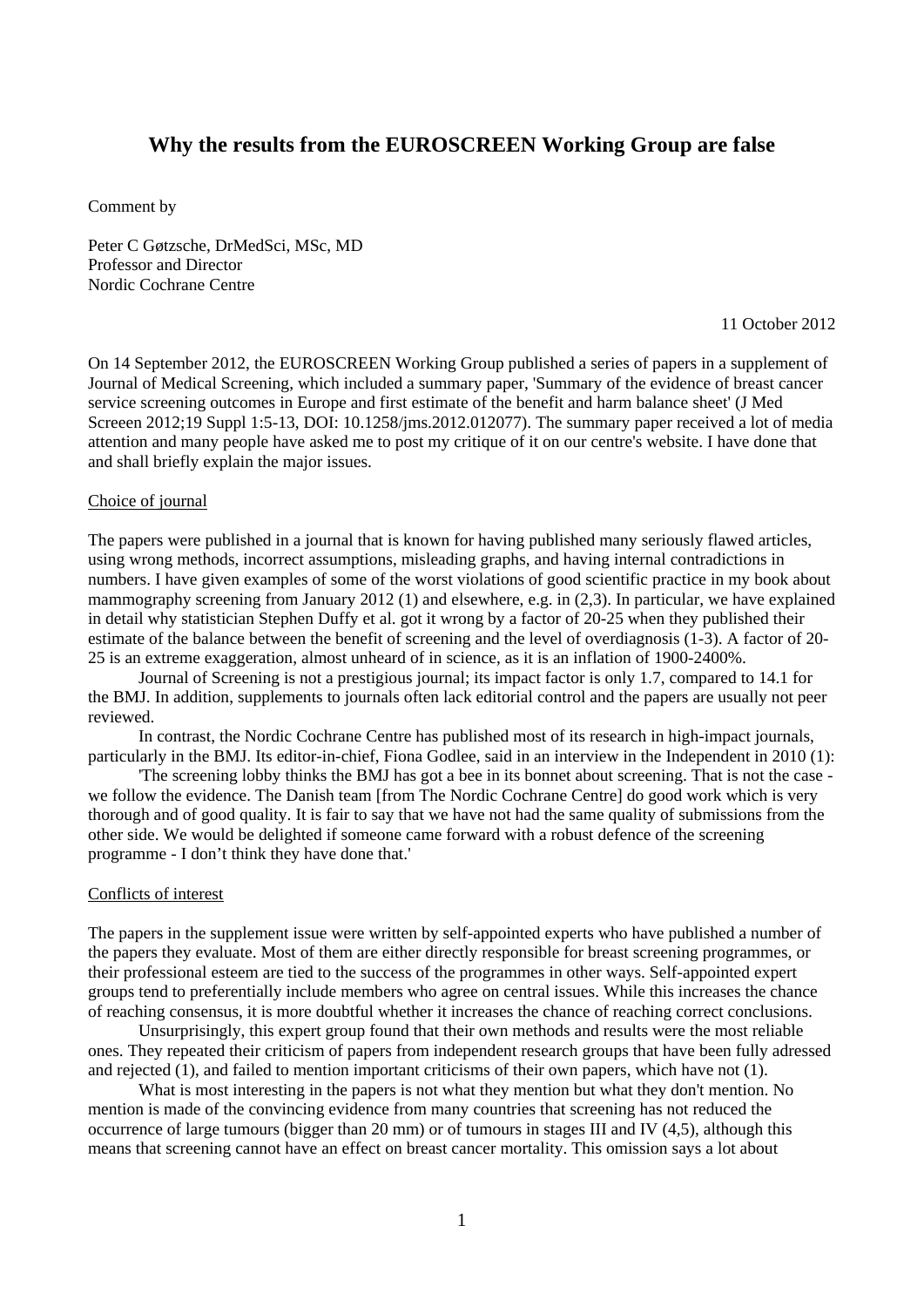conflicts of interest, as the rationale for breast screening when it was introduced 25 years ago was to reduce the occurrence of advanced cancers.

 The authors also fail to mention the pretty strong evidence there is that many of the tumours detected at screening sessions are harmless overdiagnosed tumours (5-8), and that many would have regressed spontaneously if left alone without treatment (9,10).

 Further, no mention is made of the indisputable evidence that breast screening increases the use of mastectomies because of overdiagnosis (6,11,12).

#### Problems with the methods

The authors' summary paper is not science. It is wishful thinking and involves totally inappropriate methods, including extrapolations far beyond the data, instead of telling us what has been observed in terms of a reduction in breast cancer mortality.

 In their attempt at estimating the effect of screening, the authors accept results of case-control studies, despite previous consensus among breast cancer screening experts that such studies cannot say anything reliably about the effect of screening (13). The bias introduced by such studies is huge. This has been beautifully demonstrated by data from the Malmö randomised screening trial. When properly analysed as a randomised trial, the reduction in breast cancer mortality was 4%, but when analysed as a case-control study (comparing breast cancer mortality in attenders with non-attenders within the screening arm), the reduction in breast cancer mortality was 58% (14). The flaw is referred to as the 'healthy screenee effect,' and it is inexcusable, but telling, that the authors of the supplement papers include such meaningless data.

 The most detailed systematic reviews that have been carried out of the randomised trials by independent researchers are the Cochrane reviews and the reviews prepared by the US Preventives Services Task Force. The two teams came up with a similar estimate, a 15-16% reduction in breast cancer mortality (6,15). In contrast, using flawed methods, the EUROSCREEN Working Group arrive at two estimates, a 38% and a 48% reduction. What is remarkable about these estimates is that they correspond fairly well to the declines in breast cancer mortality we have seen in many countries, which have occurred at the same time as highly effective adjuvant therapy was introduced. Thus, the EUROSCREEN Working Group seems to say that there has been no effect of adjuvant therapy.

 Using the implausible estimates of the effect of screening, the EUROSCREEN Working Group performs a stunning act of hocus-pocus. Their starting point is the number of breast cancer deaths occurring in a 30-year period when the women are between 50 years and 79 years of age. The authors then calculate, using their flawed estimates of the effect of screening, that over 30 years, so many lives will be saved that it corresponds to saving 7-9 out of every 1000 women screened. The average of this, 8 lives, is an overestimate of a factor of 16, or 1500%, compared to one woman saved out of 2000 that follows directly from the estimate derived from the randomised trials (6,15; the calculation is very simple and is explained in (6)).

 Now, what do we know about the effect when we screen for longer than the 10 years in the randomised trials? We know a good deal, actually. Denmark is unique in the world for observational studies of mammography screening because it has a concomitant non-screened control group throughout 17 years, where screening was only offered in about 20% of the country, measured as population size (16). We found that the decline in breast cancer mortality was 1% per year in women who could benefit from screening (ages 55–74 years) in the screening areas during the 10-year period when screening could have had an effect (1997–2006), whereas it was 2% per year in the non-screening areas. The decline was larger in women who were too young to benefit from screening (ages 35–55 years), namely 5% per year in the screened areas, and 6% per year in the non-screened areas in the same time period.

 These observations fit very well with recent papers in the BMJ by Philippe Autier et al. These researchers have described the breast cancer mortality trends in 30 European countries and found that the declines in young, non-screened age groups had been almost twice those in screened age groups (17). Further, they found that there was no discernible difference in the declines when comparing neighbouring countries that had introduced screening 10-15 years apart, and there was no relation whatsoever between start of screening and the reduction in breast cancer mortality (18). The fall in breast cancer mortality was not only about the same in all countries; it was also about the same as that seen in the United States (19).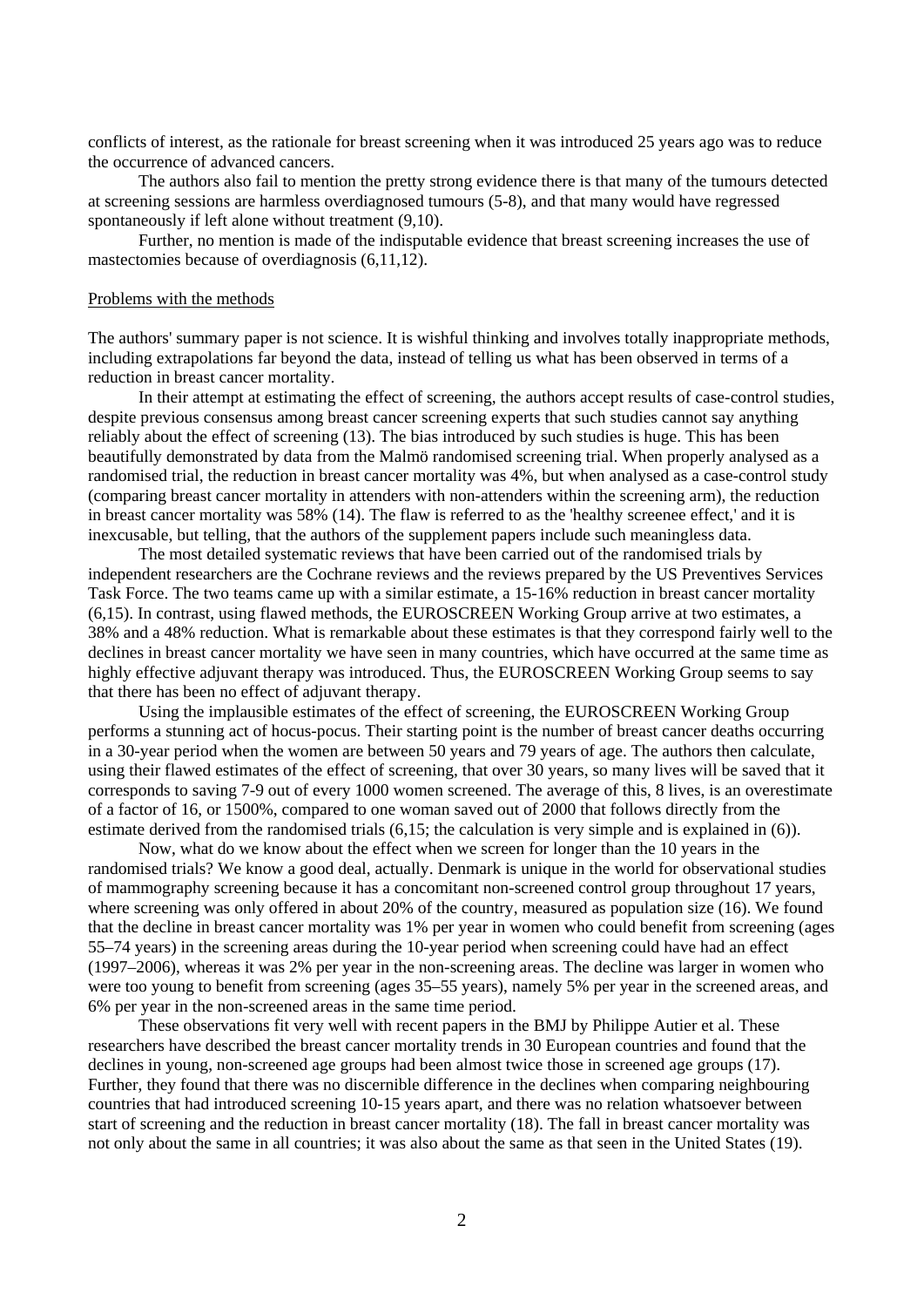So, whatever the effect of screening was when the randomised trials were performed many years ago, it seems to have disappeared. This is due to much better treatments and because women attend a doctor much earlier today when they have noticed anything unusual in their breast. The data are clear, but the EUROSCREEN Working Group nevertheless wants us to believe the opposite has occurred:

The above suggests that service screening effectiveness may be greater today<sup>34</sup> than at the time when the studies on which the present European balance sheet is based were conducted.'

## Inappropriate quotations

When I had read the EUROSCREEN Working Group's summary article and browsed the reference list, I became highly surprised to see that some of our own papers were mentioned there, as I hadn't noticed the slightest hint at any quotations of our work in the text, apart from our first Cochrane review from 2001, which 'questioned most of the RCTs.' So I looked at the text again to find out how the most important papers in the reference list had been discussed in the text.

 The authors' references 8 and 9 are both to our papers in the BMJ and they are both very important. They showed that there has been no effect of screening in Denmark (16), and that screening increases mastectomies in Norway (12). The authors did not say a word about our results but said:

 'While population-based service screening programmes have continued to be implemented without substantial changes in screening policy, there is still discussion over its effectiveness.<sup>7–10</sup>'

 Autier et al.'s two pivotal papers on breast cancer mortality in Europe (17,18) were also listed, as references 36 and 37. Both papers strongly suggest that screening has no effect, but again, the EUROSCREEN Working Group's summary article says nothing about this:

 'There is increasing interest in the literature in evaluation of outcomes of service screening, but methodology across the studies is not uniform.29,34,36 –41'

 Finally, reference 40 in the EUROSCREEN Working Group's summary article is our devasting criticism of the UK leaflet, 'Breast Screening, the facts - or maybe not?' (20), which we published in the BMJ in 2009. But yet again, what the EUROSCREEN Working Group writes in the text is totally meaningless:

 'Recently published balance sheets differ considerably with regard to the sources of information used for the estimates, the modality of presentation of the outcomes and the communication implications for decision-making.29,38 – 40'

Try to read this pompous statement again. What is the take-home message in this?

#### **Overdiagnosis**

The EUROSCREEN Working Group's summary article says about overdiagnosis:

 'In the absence of over-diagnosis, the initial increase in breast cancer occurrence in the screened group would be fully compensated by a similar decrease in cancers among older age groups no longer offered screening - the so-called "compensatory drop".20 The compensatory drop method requires that the screening programme has been running long enough to achieve a full adjustment for lead time.'

 Ironically, our study of overdiagnosis in Denmark lives fully up to these requirements, as we had a control group for 17 years without screening (8). It was even us who used the term 'compensatory drop' and studied it in our papers on overdiagnosis (8,21) but the EUROSCREEN Working Group does not quote our studies. We found 33% overdiagnosis in Denmark after adjustment for a small compensatory drop. This was somewhat less than the 52% we found in our systematic review of countries with organised screening programmes (21), likely because of lower uptake, lower recall rates and lower detection rates of carcinoma in situ.

 Although our study is the most ideal there is, according to their own criteria, the EUROSCREEN Working Group's summary article does not mention our paper in the text or in their reference list.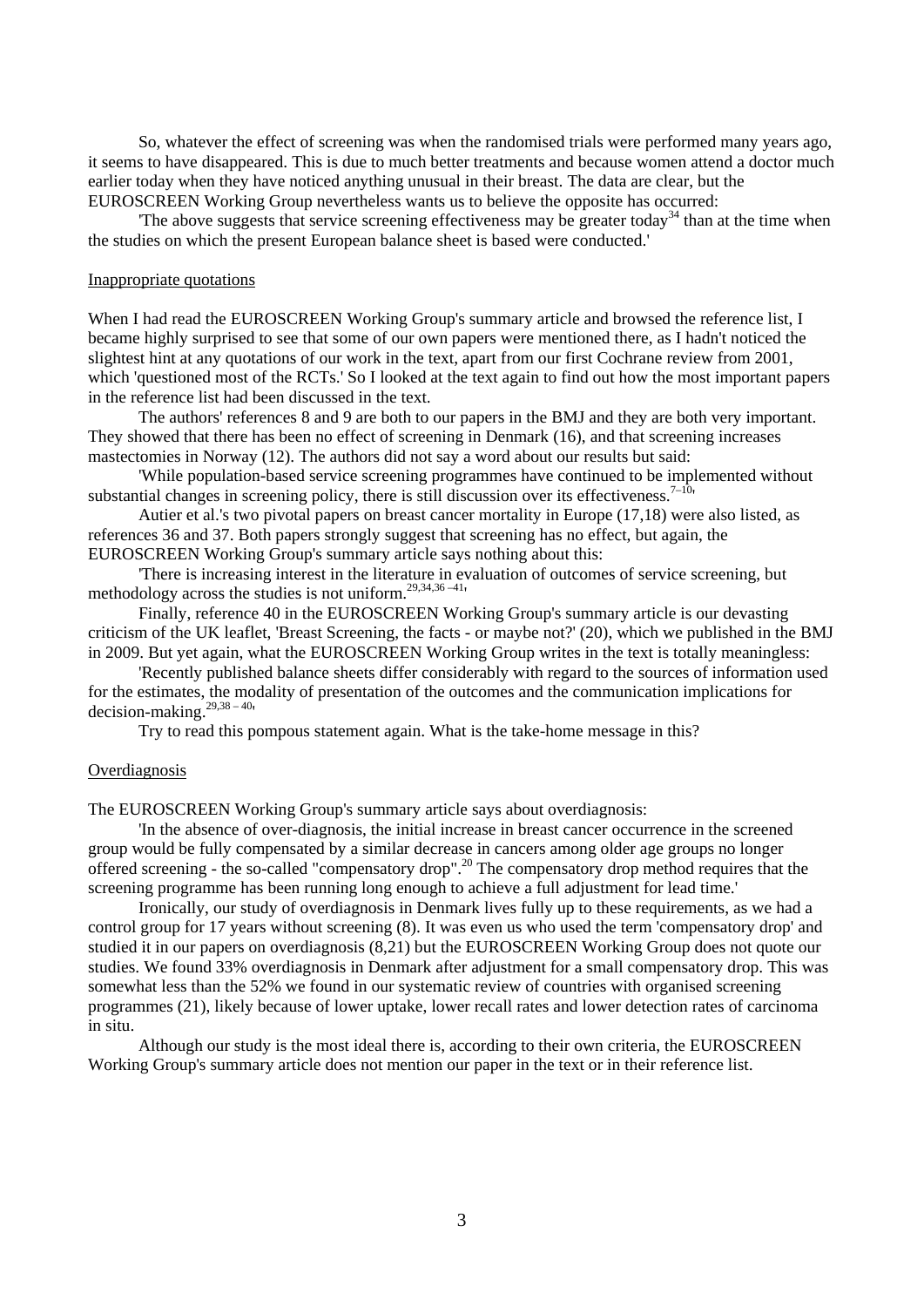### Conclusions

More than anything, what the EUROSCREEN Working Group has documented so clearly is the crucial necessity of an independent and honest assessment of the evidence for health care interventions, free from conflicts of interest.

 From now on, whenever I meet a person who believes mammography screening is effective, I shall ask how it is possible for screening to work when it doesn't reduce the occurrence of advanced cancers, which even the strongest screening advocates acknowledge is the point with screening (22):

 'The key feature of a successful mammographic screening program is a reduction in the incidence rate of advanced tumors.'

 Unfortunately, what the screening advocates have done time and again is to provide misleading information about this (1). They say that there are now relatively fewer large tumours than before screening. Of course there is, as all the small overdiagnosed tumours have been added to the denominator when such a percentage is calculated. I have illustrated in my book about breast screening why this manipulation is highly misleading (1):

 Imagine a town with a certain level of crime. You divide the crimes into serious ones and less serious ones. Over a period of time, the rate of serious crime increases by 20% and the rate of less serious crime increases by 40%. This is clearly a development for the worse. But although more people are exposed to serious crime and more people are exposed to less serious crime as well, a trickster would say that, as there are now relatively fewer cases of serious crime, the situation has improved.

 Finally, allow me to say that our leaflet about mammography screening is available at our homepage, www.cochrane.dk. The Center for Medical Consumers in the United States has described it as 'the first honest mammography information for women written by health professionals.' We think this is the reason that volunteers have translated it so that it now exists in 14 languages, and soon in 16, including Arabic, Chinese and Urdu. We conclude in our leaflet that it 'no longer seems reasonable to attend for breast cancer screening. In fact, by avoiding going to screening, a woman will lower her risk of getting a breast cancer diagnosis.'

## **References**

1 Gøtzsche PC. Mammography screening: truth, lies and controversy. London: Radcliffe Publishing; 2012.

2 Gøtzsche PC, Jørgensen KJ. The Breast Screening Programme and misinforming the public. J R Soc Med 2011;104(9):361-9.

3 Gøtzsche PC, Jørgensen KJ, Zahl PH. Breast screening: why estimates differ by a factor of 20-25. J Med Screen 2010:17(3):158-9.

4 Autier P, Boniol M, Middleton R, et al. Advanced breast cancer incidence following population-based mammographic screening. Ann Oncol 2011;22(8):1726-35.

5 Kalager M, Adami HO, Bretthauer M, Tamimi RM. Overdiagnosis of invasive breast cancer due to mammography screening: results from the Norwegian screening program. Ann Intern Med 2012;156(7):491- 9.

6 Gøtzsche PC, Nielsen M. Screening for breast cancer with mammography. Cochrane Database Syst Rev 2009;4:CD001877.

7 Jørgensen KJ, Gøtzsche PC. Overdiagnosis in publicly organised mammography screening programmes: systematic review of incidence trends. BMJ 2009;339:b2587.

8 Jørgensen KJ, Zahl P-H, Gøtzsche PC. Overdiagnosis in organised mammography screening in Denmark: a comparative study. BMC Women's Health 2009;9:36.